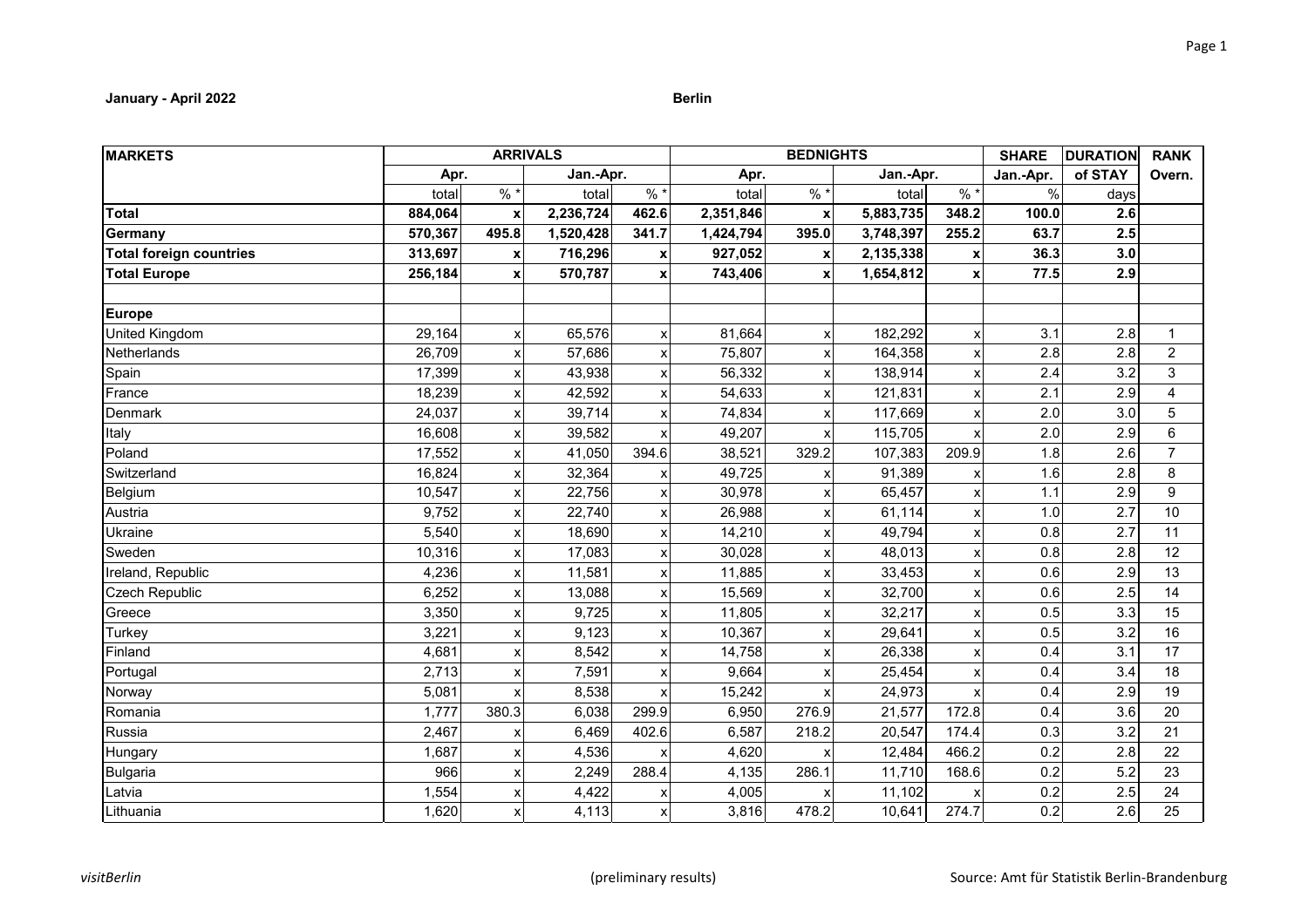# **January - April 2022 Berlin**

| <b>MARKETS</b>                  |        |       | <b>ARRIVALS</b> |           |        | <b>BEDNIGHTS</b> |        | <b>SHARE</b> | <b>DURATION</b> | <b>RANK</b>      |        |
|---------------------------------|--------|-------|-----------------|-----------|--------|------------------|--------|--------------|-----------------|------------------|--------|
|                                 |        | Apr.  |                 | Jan.-Apr. |        | Apr.             |        | Jan.-Apr.    |                 | of STAY          | Overn. |
|                                 | totall | $% *$ | total           | $%$ *     | total  | $%$ *            | total  | $%$ *        | 0/2             | days             |        |
| Slovakia                        | 910    | 350.5 | 2,356           | 288.8     | 3,260  | 96.1             | 10.514 | 108.7        | 0.2             | 4.5              | 26     |
| Iceland                         | .265   |       | 2,464           |           | 4,503  |                  | 8,313  |              | 0.1             | 3.4              | 27     |
| Estonia                         | 1,232  |       | 2,694           |           | 3,443  |                  | 7,635  |              | 0.1             | 2.8              | 28     |
| Luxembourg                      | 1,041  |       | 2.442           |           | 3.186  |                  | 7,514  |              | 0.1             | 3.1              | 29     |
| Slovenia                        | 643    |       | .523            | 263.5     | 2,492  | 190.8            | 7,101  | 95.3         | 0.1             | 4.7              | 30     |
| Croatia                         | 637    |       | ا 469.،         | 341.1     | 1,897  | 263.4            | 4,657  | 93.1         | 0.1             | 3.2 <sub>1</sub> | 31     |
| Cyprus                          | 447    |       | 1.091           |           | 1,650  |                  | 3,665  |              | 0.1             | 3.4              | 32     |
| Malta                           | 174    |       | 534             |           | 638    |                  | 1.620  |              | 0.0             | 3.0 <sub>l</sub> | 33     |
| <b>Other European countries</b> | 7,543  |       | 16,428          | 465.7     | 20,007 |                  | 47,037 | 305.7        | 0.8             | 2.9              |        |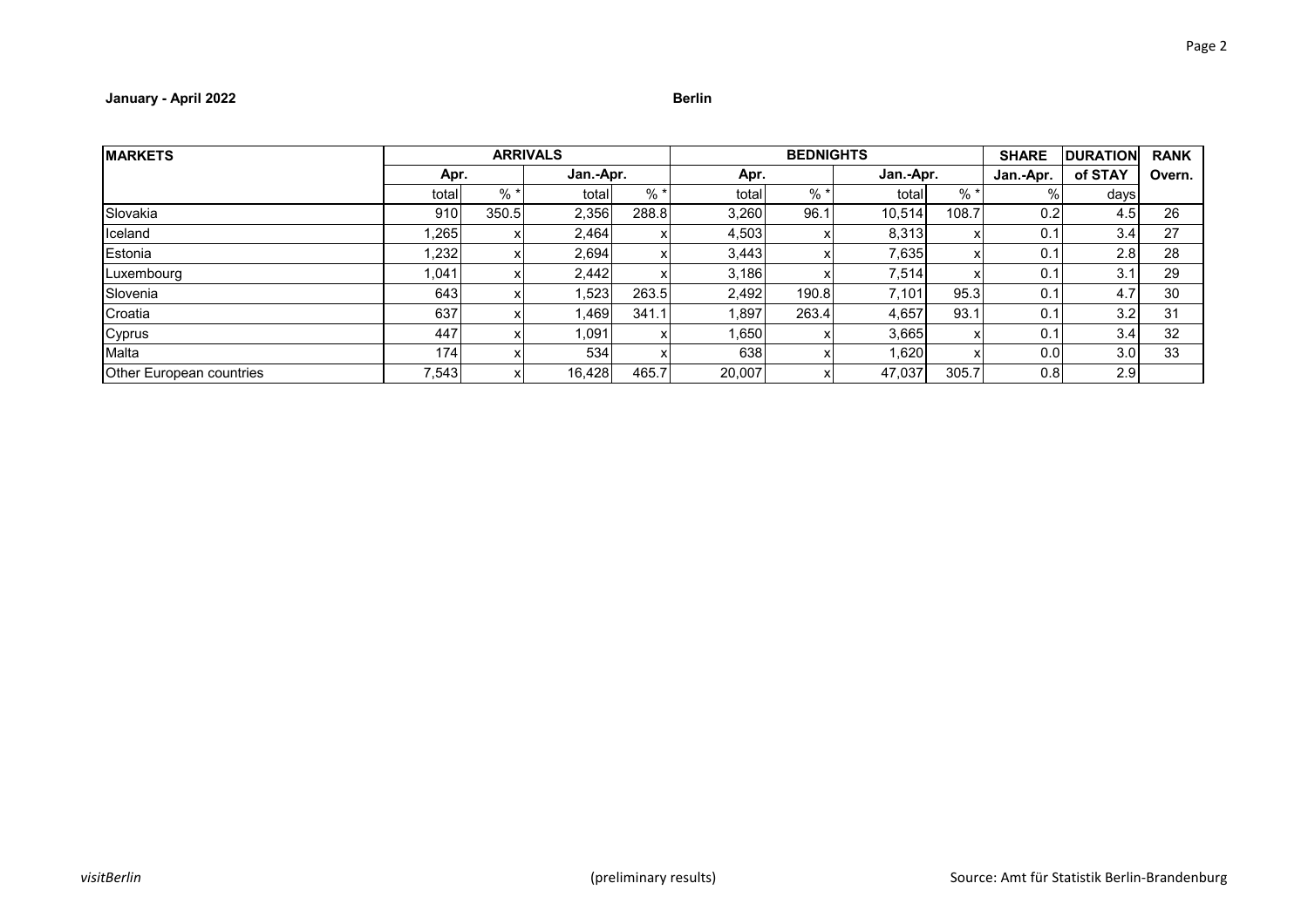# **January - April 2022 Berlin**

| <b>MARKETS</b>                        |        |   | <b>ARRIVALS</b> |                           |         | <b>BEDNIGHTS</b>          |           |       | <b>SHARE</b>  | <b>DURATION</b> | <b>RANK</b>    |
|---------------------------------------|--------|---|-----------------|---------------------------|---------|---------------------------|-----------|-------|---------------|-----------------|----------------|
|                                       | Apr.   |   | Jan.-Apr.       |                           | Apr.    |                           | Jan.-Apr. |       | Jan.-Apr.     | of STAY         | Overn.         |
|                                       | total  | % | total           | %                         | total   | %                         | total     | %     | $\frac{0}{0}$ | days            |                |
| <b>OVERSEAS</b>                       |        |   |                 |                           |         |                           |           |       |               |                 |                |
|                                       |        |   |                 |                           |         |                           |           |       |               |                 |                |
| <b>USA</b>                            | 21,855 | X | 50,197          | X                         | 65,739  | $\boldsymbol{\mathsf{x}}$ | 153,767   |       | 2.6           | 3.1             | $\mathbf{1}$   |
| <b>Brazil</b>                         | 2,805  |   | 7,049           | x                         | 9,745   |                           | 26,438    |       | 0.4           | 3.8             | $\overline{c}$ |
| Central America, Caribbean            | 2,191  | X | 5,282           | X                         | 7,298   |                           | 17,366    |       | 0.3           | 3.3             | 3              |
| Canada                                | 1,890  | X | 4,051           | X                         | 6,054   |                           | 13,877    |       | 0.2           | 3.4             | 4              |
| <b>Other North American countries</b> | 363    | X | 768             | X                         | 1,092   |                           | 2,997     |       | 0.1           | 3.9             |                |
| Other South American countries        | 4,768  | X | 12,220          | X                         | 15,193  |                           | 38,302    | 448.3 | 0.7           | 3.1             |                |
| <b>Total America</b>                  | 33,872 |   | 79,567          | X                         | 105,121 |                           | 252,747   |       | 4.3           | 3.2             |                |
|                                       |        |   |                 |                           |         |                           |           |       |               |                 |                |
| Israel                                | 6,104  | x | 17,890          | X                         | 23,183  | X                         | 66,670    |       | 1.1           | 3.7             | $\mathbf 1$    |
| India                                 | 1,501  | X | 4,110           | $\boldsymbol{\mathsf{x}}$ | 5,967   | 263.0                     | 21,336    | 251.3 | 0.4           | 5.2             | $\overline{2}$ |
| <b>Arabic Gulf States</b>             | 1,232  |   | 4,201           | X                         | 3,810   | 327.6                     | 14,367    | 241.7 | 0.2           | 3.4             | 3              |
| China, incl. Hongkong                 | 1,166  | X | 3,055           | X                         | 2,958   | 471.0                     | 8,292     | 416.6 | 0.1           | 2.7             | 4              |
| South Korea                           | 690    |   | 1,841           | X                         | 3,550   |                           | 7,621     |       | 0.1           | 4.1             | $\overline{5}$ |
| Japan                                 | 450    |   | 1,218           | x                         | 1,307   | 427.0                     | 3,459     | 329.2 | 0.1           | 2.8             | 6              |
| Taiwan                                | 284    | X | 812             | X                         | 756     | 394.1                     | 2,220     | 300.7 | 0.0           | 2.7             | $\overline{7}$ |
| Other Asian countries                 | 4,558  | X | 13,320          | X                         | 15,271  | 368.4                     | 46,053    | 312.2 | 0.8           | 3.5             |                |
| <b>Total Asia</b>                     | 15,985 | X | 46,447          | $\boldsymbol{\mathsf{x}}$ | 56,802  | X                         | 170,018   |       | 2.9           | 3.7             |                |
|                                       |        |   |                 |                           |         |                           |           |       |               |                 |                |
| Australia                             | 1,416  | x | 3,184           | X                         | 4,280   |                           | 9,798     |       | 0.2           | 3.1             | $\mathbf{1}$   |
| New Zealand, Oceania                  | 331    | х | 645             | X                         | 862     |                           | 1,883     |       | 0.0           | 2.9             | $\overline{2}$ |
| Total Australia, New Zealand, Oceania | 1,747  | x | 3,829           | $\boldsymbol{\mathsf{x}}$ | 5,142   |                           | 11,681    |       | 0.2           | 3.1             |                |
|                                       |        |   |                 |                           |         |                           |           |       |               |                 |                |
| South Africa                          | 744    | X | 1,308           | X                         | 2,317   |                           | 4,426     | 448.5 | 0.1           | 3.4             |                |
| Other African countries               | 2,034  | X | 6,510           | $\boldsymbol{\mathsf{x}}$ | 6,673   | 373.9                     | 21,891    | 297.3 | 0.4           | 3.4             |                |
|                                       |        |   |                 |                           |         |                           |           |       |               |                 |                |
| No information on residence           | 3,131  | х | 7,848           | X                         | 7,591   | х                         | 19,763    | 408.0 | 0.3           | 2.5             |                |

\*Compared to 2021

x: no valid data

\*\*Percentage refers to overnight stays from abroad